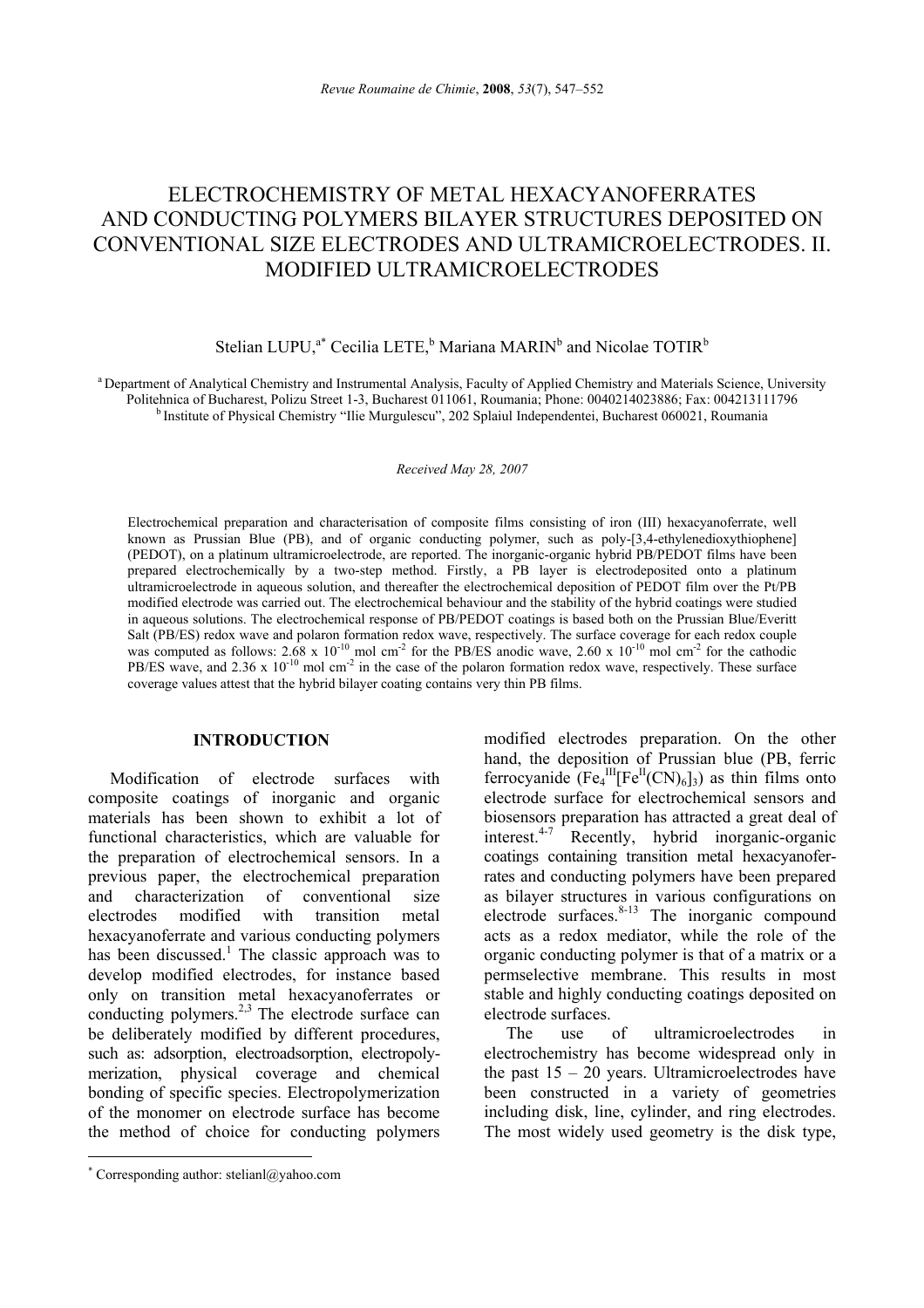because it is relatively simple to fabricate and easy to use.<sup>14</sup> Ultramicroelectrodes offer several advantages over electrodes of conventional size. One obvious advantage is that their small size allows their use in very small sample volumes. Another advantage is that of the use of ultramicroelectrodes for in vivo electrochemical measurements. Considerable attention has been devoted to measurements of neurotransmitters and associated compounds in the brain.<sup>15</sup> The small size of ultramicroelectrodes also results in small currents, which means that these electrodes can be used without any alteration of the sample. This feature is very important when considering biological samples or in vivo measurements, where such destruction should be minimized. The use of ultramicroelectrodes in cyclic voltammetric experiments is now common. The benefits of undertaking cyclic voltammetric experiments at ultramicroelectrodes are: fast time scale, enhanced mass flux and current density, low  $IR_u$  drop.<sup>16, 17</sup> The combination of these benefits with electrode surface modification results in powerful electrochemical sensors.

In this paper, the preparation of new ultramicroelectrodes modified with spatially organized bilayers containing PB and PEDOT is presented. The electrochemical properties of these hybrid inorganic-organic coatings have been investigated in aqueous solution by using cyclic voltammetry.

#### **EXPERIMENTAL**

All chemicals: FeCl<sub>3</sub> (Merck),  $K_3[Fe(CN)_6]$  (Merck), HCl (Merck), KCl (Aldrich), KClO<sub>4</sub> (Merck), and 3,4ethylenedioxythiophene (EDOT, Aldrich), were used without any further purification. De-ionised water was always used to prepare aqueous solutions. The electrochemical experiments were carried out with an Autolab PGSTAT 20 (Ecochemie) coupled to a PC running GPES software, using a singlecompartment, three-electrode cell, at room temperature. A Pt inlaid disk ultramicroelectrode with diameter of 125 um was the working electrode, a saturated calomel electrode was the reference electrode, and a platinum wire was the auxiliary electrode. Before each electrochemical test the surface of the working electrode was polished with 0.3 µm alumina powder to a mirror finish, and rinsed with doubly distilled water.

#### **Deposition procedure of PB/PEDOT hybrid films**

The modified ultramicroelectrodes have been prepared electrochemically by a two-step method. Firstly, a PB layer has been electrodeposited onto a Pt ultramicroelectrode. In the second step, the electrochemical polymerisation of PEDOT film over the Pt|PB modified ultramicroelectrode has been carried out. The PB film has been prepared by using a

potentiodynamic procedure from an aqueous solution containing 1 mM FeCl<sub>3</sub>, 1 mM  $K_3Fe(CN)_6$ , 0.1 M KCl and 0.01 M HCl. The electrode potential was scanned in the potential range  $0.0 - 1.0$  V vs. SCE at a scan rate of 0.05 V/s. The PB deposition takes place during the first 10 successive potential cycles. After the deposition of PB layer, the modified ultramicroelectrode was washed with doubly distilled water. Then, an outer layer of organic conducting polymer was deposited on top of the Pt/PB modified ultramicroelectrode. The outer layer of PEDOT was prepared by potentiostatic electrochemical polymerisation of the monomer from an aqueous solution containing 0.01 M 3.4solution containing  $0.01 \text{ M}$  3.4ethylenedioxythiophene and 0.1 M KClO4. The deposition potential was 0.82 V vs. SCE and a deposition charge of 0.1 mC has been consumed. After the deposition of the conducting polymer, the Pt/PB/PEDOT modified polymer, the Pt/PB/PEDOT modified ultramicroelectrode was washed with doubly distilled water and immersed in the transfer solution where it has been investigated by using cyclic voltammetry.

#### **RESULTS AND DISCUSSION**

The electrochemistry of hybrid inorganicorganic coatings has been investigated at Pt inlaid disk ultramicroelectrode with diameter of 125 um. Fig. 1 reports the cyclic voltammograms recorded at a Pt disk ultramicroelectrodes  $(d = 125 \text{ µm})$ during the deposition of PB.

The cathodic and anodic peak currents for both redox systems increase linearly with the number of potential scan, as indicated in figure by arrows. Both redox waves are well defined and the cathodic part of the redox wave corresponding to the PB/SE system is very narrow, demonstrating that a very thin film is formed onto the electrode surface. After the deposition of PB layer, the modified electrode was investigated in transfer solution by using cyclic voltammetry. In Fig. 2, the first and the fifth scan are represented. These scans are very well overlapped attesting an excellent stability of the PB layer. This result is remarkable taking in consideration that the so called "PB activation" is performed usually on a narrow potential range where the anodic scan limit does not reach the formal potential of the PB/BG redox system.

The outer PEDOT layer has been deposited by potentiostatic polymerization from an aqueous solution containing 0.01 M EDOT and 0.1 M  $KClO<sub>4</sub>$ , at a potential value of  $+0.82$  V vs. SCE. The charge used in the electropolymerization process was of 0.1 mC. The Pt/PB/PEDOT modified ultramicroelectrode has been lately immersed in  $0.1$  M KClO<sub>4</sub> aqueous solution. The first 5 scans of the cyclic voltammograms recorded at this modified electrode are represented in Fig. 3.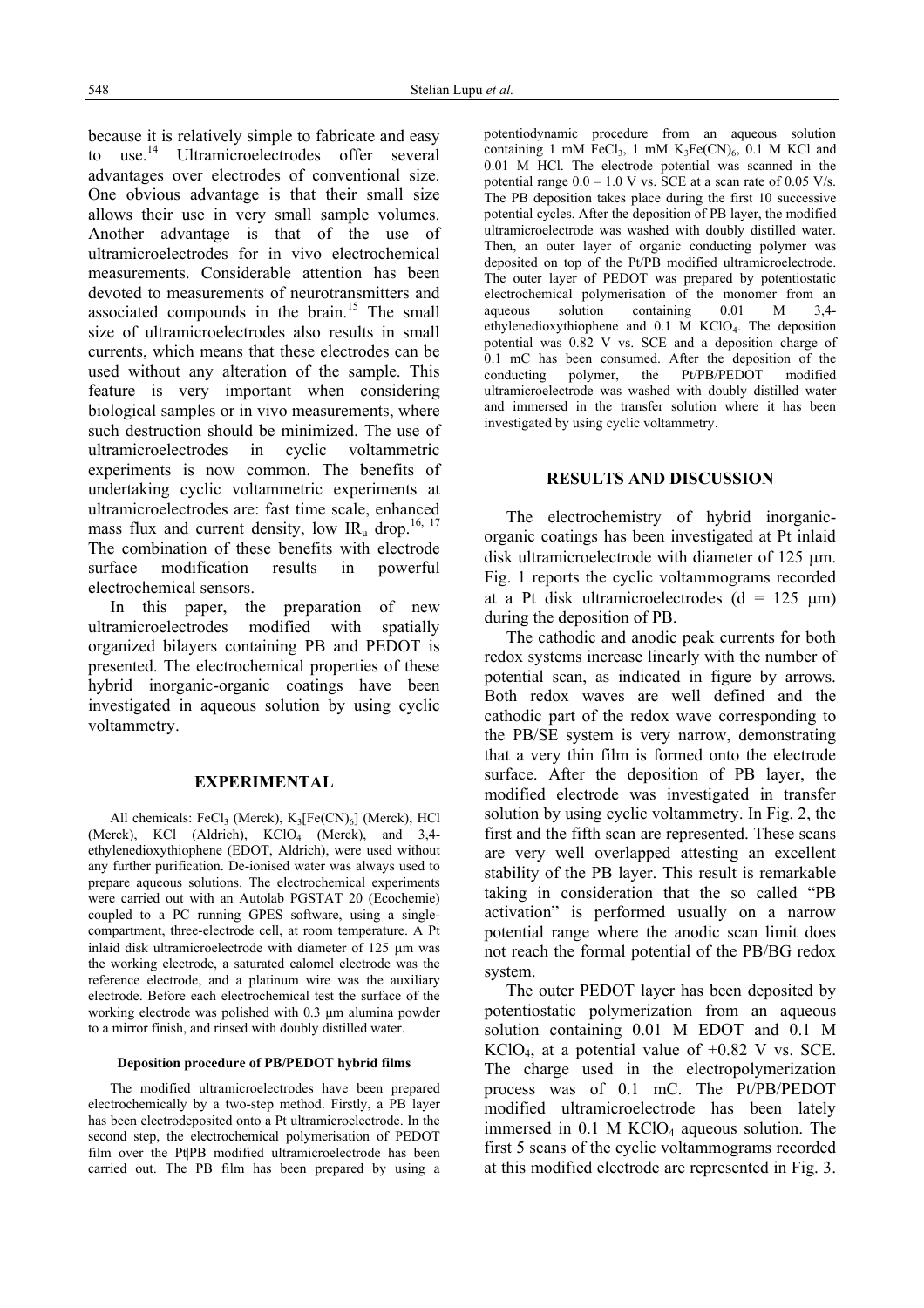It can be seen that all the cyclic voltammograms are very well overlapped, which attests for a high stability of the hybrid coating. Two redox waves are observed in the potential range from (-1.0) to  $+0.6$  V vs. SCE. The wave located at ca.  $(-0.6)$  V vs. SCE is attributed to the polaron formation on the outer PEDOT backbone. It should be noted that this wave is not evident in the case of the macroscopic conventional-size modified electrodes.<sup>1</sup> The advantages of ultramicroelectrodes result in more well shaped cyclic voltammograms. The second redox wave situated at ca. +0.2 V vs. SCE corresponds to the PB/SE redox system.<sup>1</sup> This wave is not narrow and the peak to peak potential separation suggests the presence of a thick PEDOT layer on top of the PB inner layer. However, the PEDOT outer layer allows the transport of potassium ions in order to maintain the electroneutrality and for the proper functioning of the PB inner layer. Furthermore, the PB layer is able to mediate the electron transfer required for the polaron formation.



Fig. 1 – Cyclic voltammograms recorded during the PB deposition onto Pt disk ultramicroelectrode  $(d = 125 \text{ µm})$ . Composition of the deposition solution: 1 mM FeCl<sub>3</sub>, 1 mM K<sub>3</sub>Fe(CN)<sub>6</sub>, 0.1 M KCl and 0.01 M HCl. Potential scan rate: 0.05 V/s. The first 10 successive scans are depicted.



Fig.  $2 -$  Cyclic voltammograms of Pt/PB modified ultramicroelectrode (d = 125 µm) in the transfer solution containing 0.1M KCl and 0.01M HCl. Potential scan rate: 0.05 V/s. The 1<sup>st</sup> and 5<sup>th</sup> scans are depicted.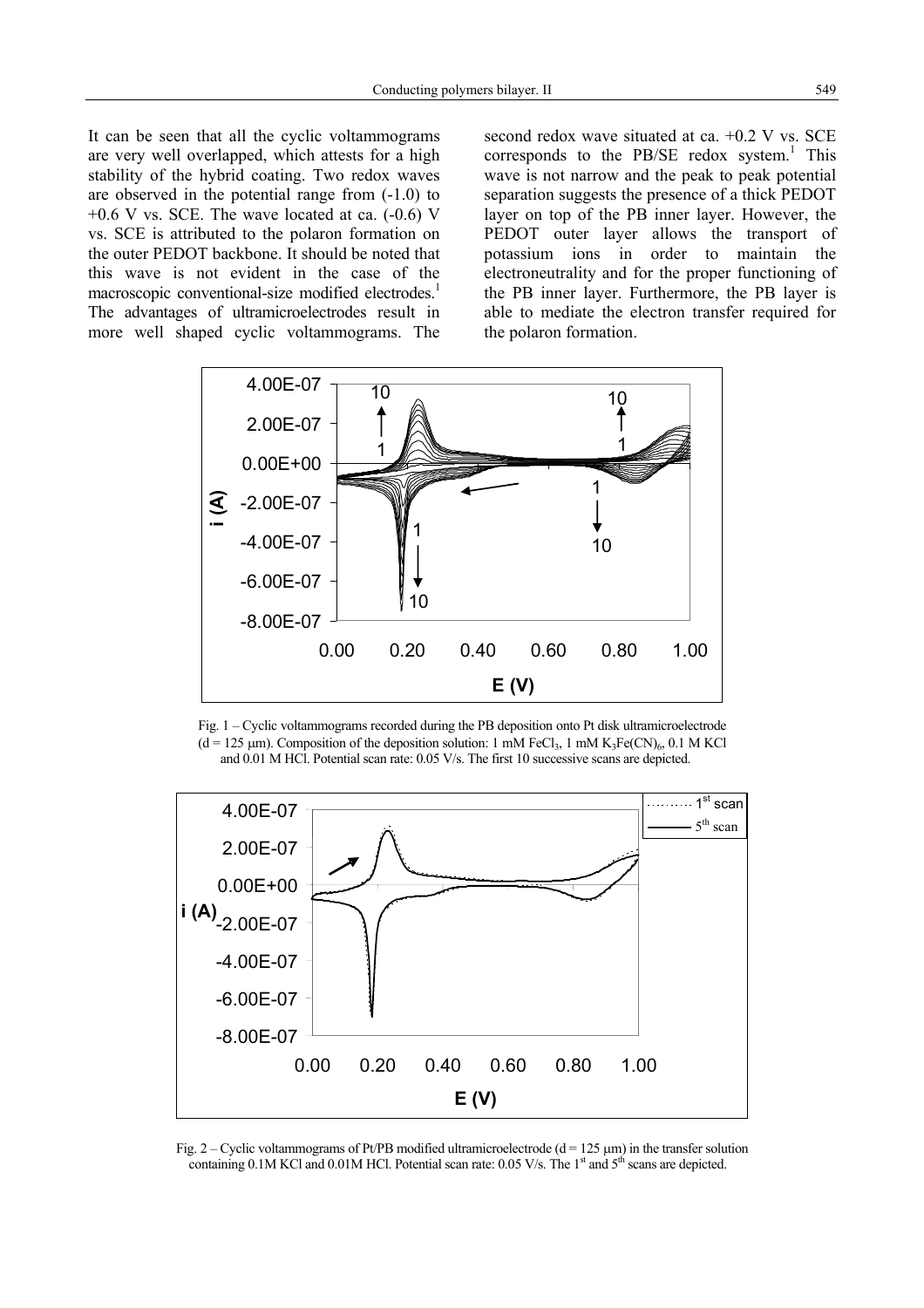

Fig.  $3$  – Cyclic voltammograms of Pt/PB/PEDOT modified ultramicroelectrode (d = 125 µm) in transfer solution containing 0.1 M KClO4. Potential scan rate: 0.05 V/s. The first 5 successive scans are shown.

Both inorganic and organic layers work properly under these experimental conditions. The influence of the counter anion needed during the pdoping process in the PEDOT outer layer was

studied by investigating the modified electrode in KCl aqueous solution. The cyclic voltammograms recorded at different scan rates are depicted in Fig. 4.



Fig.  $4 -$  Cyclic voltammograms of Pt/PB/PEDOT modified ultramicroelectrode (d = 125  $\mu$ m) in transfer solution containing 0.1 M KCl. Potential scan rate:0.05, 0.075, 0.1, 0.125, 0.15, 0.175 and 0.2 V/s.

The shape of the cyclic voltammograms is similar to those recorded in  $KClO<sub>4</sub>$  aqueous solution, except for the polaron wave which is shifted to more positive potential value of ca. (-0.3) V vs. SCE. The cathodic counterpart of this redox wave is not well defined. The shift of the polaron redox wave to positive values can be attributed to the swelling of the outer PEDOT layer, which increases the electron transfer mediation capability of the inner PB layer. The anodic peak current corresponding to the polaron formation increases linearly with the scan rate, as can be seen from Fig. 5.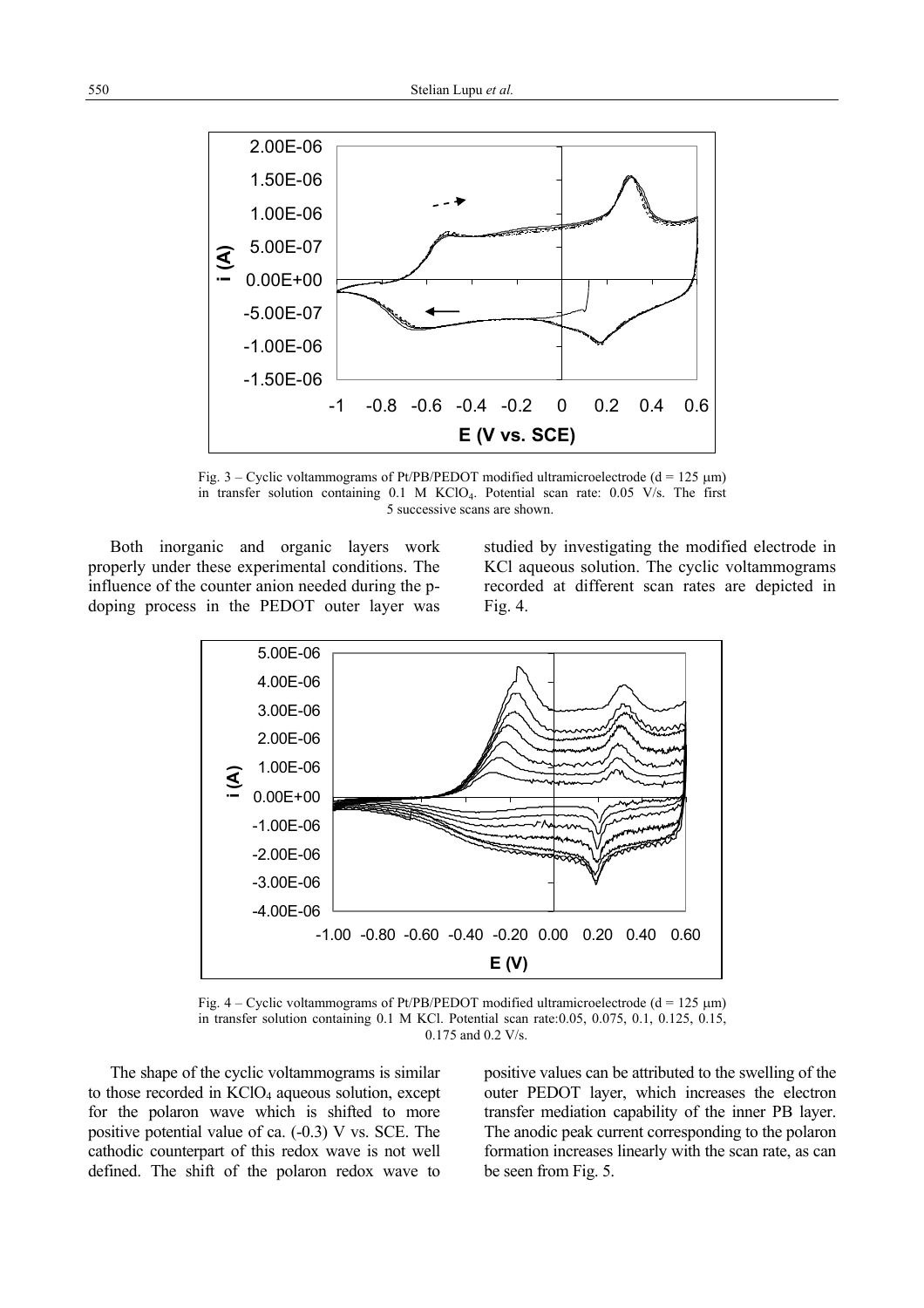

Fig. 5 – Dependence of the anodic peak current of the polaron formation on the scan rate.



Fig. 6 – Dependence of the anodic and cathodic peak currents of the PB/ES and respectively PB/BG system on the scan rate.

A similar behaviour is observed for both anodic and cathodic peak currents for the PB/SE redox wave (see Fig. 6). It is well known that for redox species confined into a very thin layer close to the electrode surface, the peak current becomes linear with respect to the scan rate. These redox species can be described by the surface coverage,  $\Gamma_0$ . The surface coverage for each species involved in the redox processes occurring in the bilayer coating can be calculated by using the following equation:

$$
I_p = \frac{n^2 F^2}{4RT} v A \Gamma_0 \tag{1}
$$

where  $I_p$  is the peak current, *n* is the number of electrons transferred ( $n = 1$  in this case),  $F$  stands for the Faraday's constant, *R* is the gas constant, *T* is the temperature, *v* is the scan rate and *A* represents the electrode surface area.<sup>18</sup>